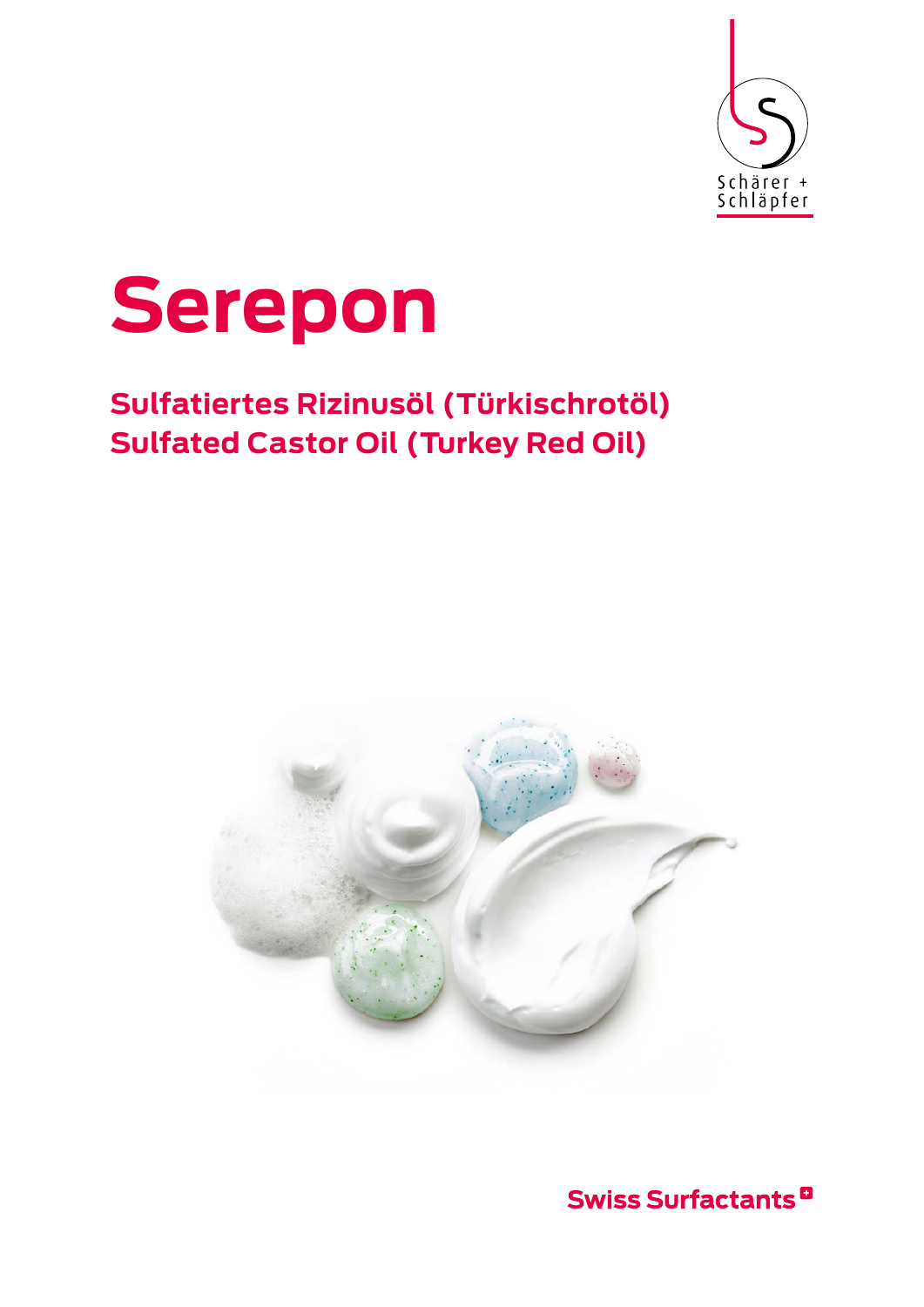## **Serepon**

### **Allgemeines**

Für sulfatierte Öle wird oft auch die Bezeichnungen sul‑ fonierte Öle verwendet. Sie werden in der Textilindustrie als Benetzungsmittel, in der Baumwollfärberei als Egalisierungsmittel sowie Avivagen und in der Gerberei als Lederentfettungsmittel eingesetzt. Der Begriff Türkischrotöl stammt aus der Textilindustrie, wo sulfatiertes Rizinusöl als Egalisierungsmittel für die Farbe Türkisch‑ rot verwendet wurde. Als erstes sogenanntes synthetisches Tensid wird sulfatiertes Rizinusöl auch in kosmetischen Bereichen (z.B. Lippenstifte, Rasierschaum) eingesetzt.

Im Türkischrotölhandel ist es nicht üblich, die Sulfate nach ihrem Prozentgehalt zu bezeichnen. Vielmehr versteht man unter «Türkischrotöl handelsüblich» die Menge an «sulfatiertem und gewaschenem Öl» die das Fertigprodukt enthält. Dabei wird ein Trockengehalt des gewaschenen Öls von 72–76% angenommen. Ein «Tür‑ kischrotöl 50%ig handelsüblich» muss demnach etwa 36–38% Trockengehalt aufweisen.

## **Herstellung**

Sulfatiertes Rizinusöl wird durch Einwirkung von kon‑ zentrierter Schwefelsäure auf Rizinusöl und anschliessendem Auswaschen der überschüssigen Schwefelsäure hergestellt. Danach werden Wassergehalt und Säurezahl (SZ) eingestellt.

## **Serepon**

#### **General**

Sulfated oils are also often referred to as sulfonated oils. They are used as wetting agents in the textile industry, as leveling agents and avivages in cotton dyeing, and as leather degreasing agents in tanning. The term Turkey red oil stems from the textile industry, where sulfated castor oil was used as a leveling agent for the color Turkey red. As the first so-called synthetic surfactant, sulfated castor oil is also used in cosmetics (e.g. for lipsticks, shaving foams).

Turkey red oil suppliers usually do not specify what percentage is sulfates. Instead, "Commercial Turkey red oil" indicates how much "sulfated and washed oil" is contained in the finished product. For this purpose, the dry content of washed oil is assumed to be 72–76%. Hence, the estimated dry content of "commercial 50% Turkish red oil" should be around 36–38%.

## **Production**

Sulfated castor oil is produced by exposing castor oil to concentrated sulfuric acid and washing out its remaining surplus, which is subsequently followed by adjusting the water content and the acid number.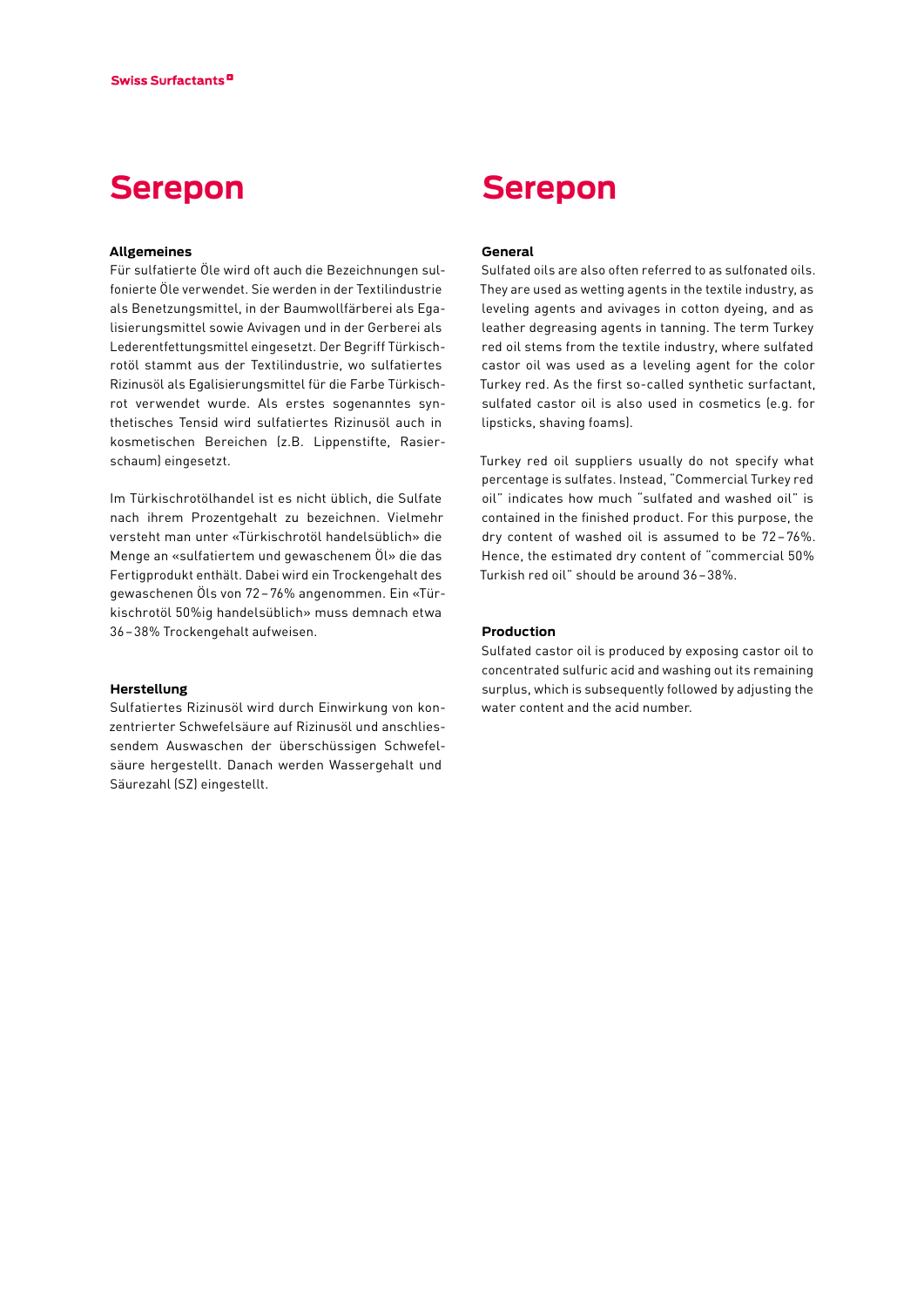## **Qualitäten Qualities**

| <b>Name</b>                                      | Serepon                                                                 | Serepon                                                                 | Serepolöl F                                                             | Serepon                                                                 |
|--------------------------------------------------|-------------------------------------------------------------------------|-------------------------------------------------------------------------|-------------------------------------------------------------------------|-------------------------------------------------------------------------|
| <b>Name</b>                                      | 100%hü                                                                  | 75%hü                                                                   |                                                                         | 50%hü                                                                   |
| Aspekt<br>Appearance                             | gelb-braun<br>flüssig<br>yellow-brown<br>liquid                         | gelb-braun<br>flüssig<br>yellow-brown<br>liquid                         | gelb-braun<br>flüssig<br>yellow-brown<br>liquid                         | gelb-braun<br>flüssig<br>yellow-brown<br>liquid                         |
| pH-Wert (10% in Wasser)                          | $6 - 8$                                                                 | $6 - 8$                                                                 | $6 - 8$                                                                 | $6 - 8$                                                                 |
| pH value (10% in water)                          | $6 - 8$                                                                 | $6 - 8$                                                                 | $6 - 8$                                                                 | $6 - 8$                                                                 |
| Sulfonierungsgrad* [%]                           | ca. 20                                                                  | ca. 25                                                                  | ca. 25                                                                  | ca. 25                                                                  |
| Sulfation degree* [%]                            | approx. 20                                                              | approx. 25                                                              | approx. 25                                                              | approx. 25                                                              |
| org. geb. SO, [%]                                | ca.5                                                                    | ca. 6.5                                                                 | ca. 6.5                                                                 | ca. 6.5                                                                 |
| Organically bond SO <sub>3</sub> [%]             | approx. 5                                                               | approx. 6.5                                                             | approx. 6.5                                                             | approx. 6.5                                                             |
| Acidität [mmol/100g]                             | $65 - 80$                                                               | $55 - 65$                                                               | $50 - 60$                                                               | $35 - 45$                                                               |
| Acidity [mmol/100g]                              | $65 - 80$                                                               | $55 - 65$                                                               | $50 - 60$                                                               | $35 - 45$                                                               |
| Säurezahl [mgKOH/g]                              | $36 - 45$                                                               | $30 - 37$                                                               | $28 - 34$                                                               | $20 - 25$                                                               |
| Acid number [mqKOH/q]                            | $36 - 45$                                                               | $30 - 37$                                                               | $28 - 34$                                                               | $20 - 25$                                                               |
| Wassergehalt [%]                                 | ca. 20                                                                  | ca. 40                                                                  | ca. 47                                                                  | ca. 60                                                                  |
| Water content [%]                                | approx. 20                                                              | approx. 40                                                              | approx. 47                                                              | approx. 60                                                              |
| Trockengehalt [%]                                | ca.80                                                                   | ca.60                                                                   | ca.50                                                                   | ca. 40                                                                  |
| Dry content [%]                                  | approx. 80                                                              | approx. 60                                                              | approx. 50                                                              | approx. 40                                                              |
| Löslichkeit in Wasser<br><b>Water solubility</b> | Klar bis leicht<br>opalescentanister<br>Clear to slightly<br>opalescent | Klar bis leicht<br>opalescentanister<br>Clear to slightly<br>opalescent | Klar bis leicht<br>opalescentanister<br>Clear to slightly<br>opalescent | Klar bis leicht<br>opalescentanister<br>Clear to slightly<br>opalescent |
|                                                  |                                                                         |                                                                         |                                                                         |                                                                         |

\*Der Sulatierungsgrad gibt das Verhältnis des organisch gebundenen SO $_{\scriptscriptstyle 3}^{\scriptscriptstyle +}$  zum Fettsäuregehalt an. Dabei wird angenommen, dass bei einem Sulfiaterungsgrad von 100% auf 1 Mol Fettsäure 1 Mol organisch gebundenes  $\mathsf{SO}_3$  kommt.

\*The sulfation degree indicates how much organically bound  $\mathsf{SO}_3^+$  is present relative to the fatty acid content. Accordingly, a sulfation degree of 100% per mole of fatty acid is deemed to match 1 mole of organically bound  $\mathsf{SO}_3$ .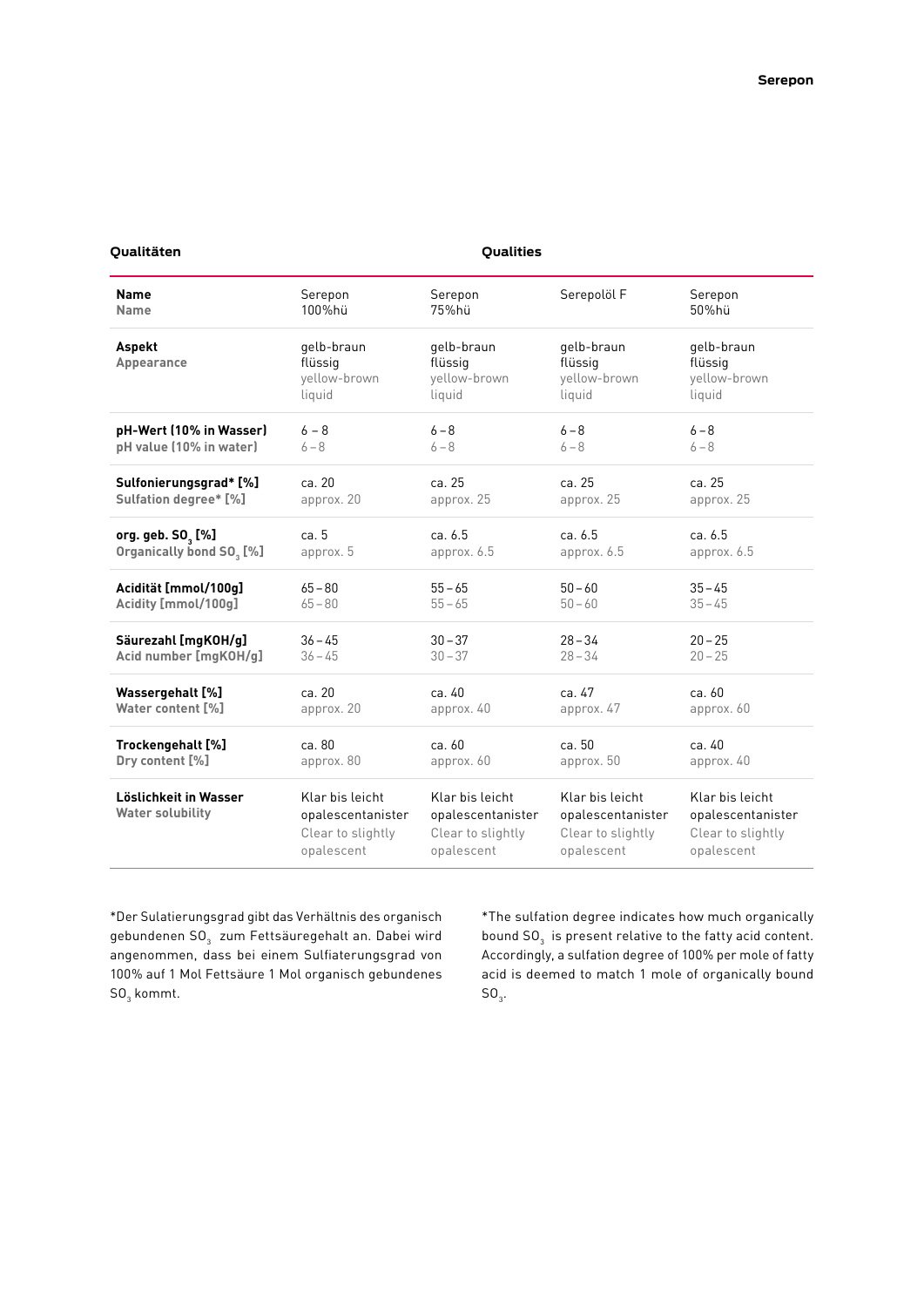## **Regulatorisches**

REACH Reg.-Nr: 01-2119943732-36-0003

| Registrierstatus in Inventaren: |      |
|---------------------------------|------|
| <b>Australien AICS</b>          | Ja   |
| China (IECSC)                   | Ja   |
| Europa (EINECS)                 | Ja   |
| Europa (ELINCS)                 | Nein |
| Korea (KECL/KECI)               | Ja   |
| Neuseeland (NZIOC)              | Ja   |
| USA (TSCA)                      | Ja   |
| Türkei (KKDIK)                  | Nein |
| Mexiko (INSQ)                   | Nein |
| Kanada (DSL)                    | Ja   |
| Kanada (NDSL)                   | Nein |
| Japan (ENCS/MITI)               | Ja   |
| Japan (ISHL)                    | Nein |
| Malaysia (EHSNR)                | Nein |
| Philippinen (PICCS)             | Ja   |
| Taiwan (NECI)                   | Ja   |
| Vietnam (NCI)                   | Ja   |

## **Regulatory**

REACH registration No.: 01-2119943732-36-0003

| <b>Inventory Registration Status:</b> |     |
|---------------------------------------|-----|
| Australia AICS                        | Yes |
| China (IECSC)                         | Yes |
| Europe (EINECS)                       | Yes |
| Europe (ELINCS)                       | No. |
| Korea (KECL/KECI)                     | Yes |
| New Zealand (NZIOC)                   | Yes |
| USA (TSCA)                            | Yes |
| Turkey (KKDIK)                        | No  |
| Mexico (INSQ)                         | No  |
| Canada (DSL)                          | Yes |
| Canada (NDSL)                         | No  |
| Japan (ENCS/MITI)                     | Yes |
| Japan (ISHL)                          | No  |
| Malaysia (EHSNR)                      | No  |
| Philippines (PICCS)                   | Yes |
| Taiwan (NECI)                         | Yes |
| Vietnam (NCI)                         | Yes |
|                                       |     |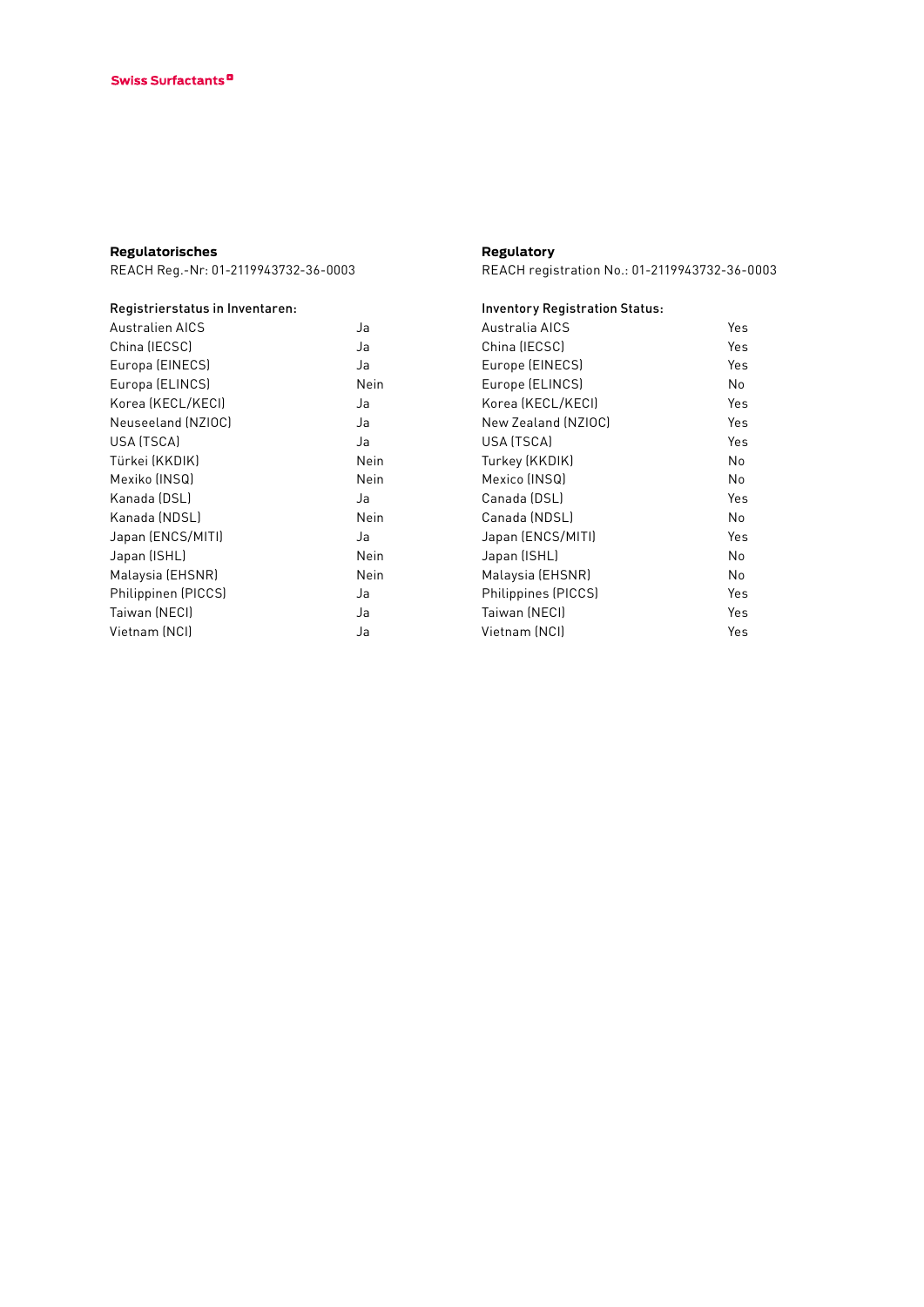#### **Haltbarkeit und Lagerbedingungen**

Die geschätzte Lagerbeständigkeit von Serepon beträgt zwölf Monate. Bei der Lagerung von Serepon unterhalb von 10°C kann es zu Auskristallisation einzelner Pro‑ duktbestandteile kommen. Durch Rühren und vorsichtiges Erwärmen kann das Produkt ohne Qualitätsverlust wieder homogenisiert werden.

### Behandlung von Niederschlag

Aufgrund des Herstellungsprozesses entsteht bei der Herstellung von Serepon Natriumsulfat als Nebenprodukt. Serepon 100% hü enthält beispielsweise 1–2% Natriumsulfat. Da die Löslichkeit von Na $_{\rm 2}$ SO $_{\rm 4}$  bei niedrigen Temperaturen abnimmt, fällt ein Teil davon aus. Dieser Prozess ist reversibel: Wird das Produkt schonend auf ca. 50 bis max. 60°C erhitzt und vor der Verarbeitung gerührt, löst sich das Natriumsulfat in der Regel ohne Qualitätsverlust. Geeignete Heizmethoden sind Wärmeschrank respektive -kammer und elektrische Fassheizungen (wenn die Temperatur entspre‑ chend geregelt werden kann). Elektrische Tauch‑ elemente sind nicht geeignet (lokale Hotspots). Wenn es keine Möglichkeit zur Erwärmung gibt, kann das Serepon auch dekantiert werden.

#### **Durability and Storage Conditions**

Serepon's estimated shelf life is twelve months. Storage of Serepon below 10°C may result in the crystallization of individual product components. By stirring and carefully heating the product, it can be re-homogenized without any loss of quality.

## Treatment of Precipitate

The by-product of Serepon's manufacturing process is sodium sulfate. For instance, Serepon 100% hü contains 1–2% sodium sulfate. Since the solubility of  $\text{Na}_2\text{SO}_4$ decreases at low temperatures, some of it precipitates. This process is reversible: If the product is mildly heated to approx. 50 to 60°C and stirred before further processing, sodium sulfate is usually released without any loss of quality. Heating cabinets or chambers and electric barrel heaters can be used for heating (provided that temperature can be properly controlled). No electric immersion elements (local hotspots) should be used. If it is not possible to heat Serepon, it can also be decanted.